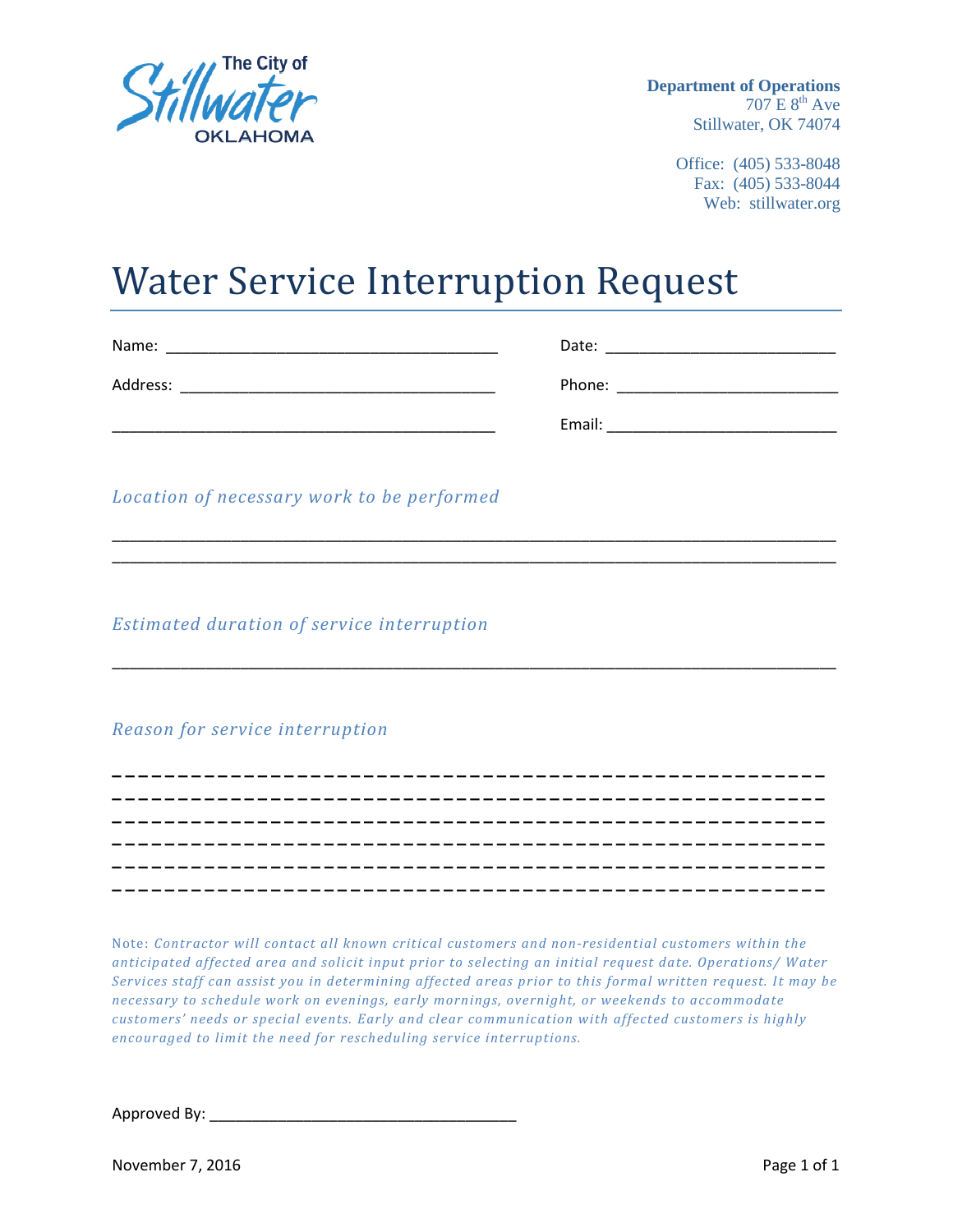

 **Department of Operations**   $707 \text{ E } 8^{\text{th}}$  Ave Stillwater, OK 74074

> Office: (405) 533-8048 Fax: (405) 533-8044 Web: stillwater.org

# Standard Operating Procedure

### *Water Service Interruptions*

The City strives to maintain reliable service to its customers. However, it is sometimes necessary to interrupt water service to facilitate new connections, repairs, and other work. The City has put in place the following procedure to promote communication and cooperation with customers.

In the procedure below, City refers to the City of Stillwater Operations/Water Services staff and Contractor refers to a contractor (regardless of whether they are working for the City or for a private developer) or any other person requesting an interruption of service.

#### **Procedure**

- 1. Contractor will contact all known critical customers and non-residential customers within the anticipated affected area and solicit input prior to selecting an initial request date. Operations/ Water Services staff can assist you in determining affected areas prior to your formal written request. It may be necessary to schedule work on evenings, early mornings, overnight, or weekends to accommodate customers' needs or special events. Early and clear communication with affected customers is highly encouraged to limit the need for rescheduling service interruptions.
- 2. Contractor must request service interruptions through the City in writing at least 10 full working days prior to the date that the service interruption is requested. The request must include:
	- The initial date requested, location of necessary work, and duration of the interruption based on input from affected customers.
	- Contractor's name and contact information.
	- Short description of the reason for the interruption.
- 3. Upon receipt of the written request, the City will provide to the Contractor a map of the affected area. The map will include:
	- All affected customers.
	- Known critical customers.
	- Valves that will be operated by City.
	- Fire hydrants that will be temporarily out of service.
- 4. Contractor and City will review the affected areas of the service interruption, identify known customer scheduling needs that may not have been addressed, and adjust the service interruption date, if necessary.
- 5. Upon approval of request for interruption, the City will provide the Contractor with a completed Water Service Interruption Notice (form attached), complete with approval signatures.
- 6. Contractor must provide a copy of the Water Service Interruption Notice to all affected customers. All notices must be delivered at least 72 hours (3 days) prior to the start of the service interruption.